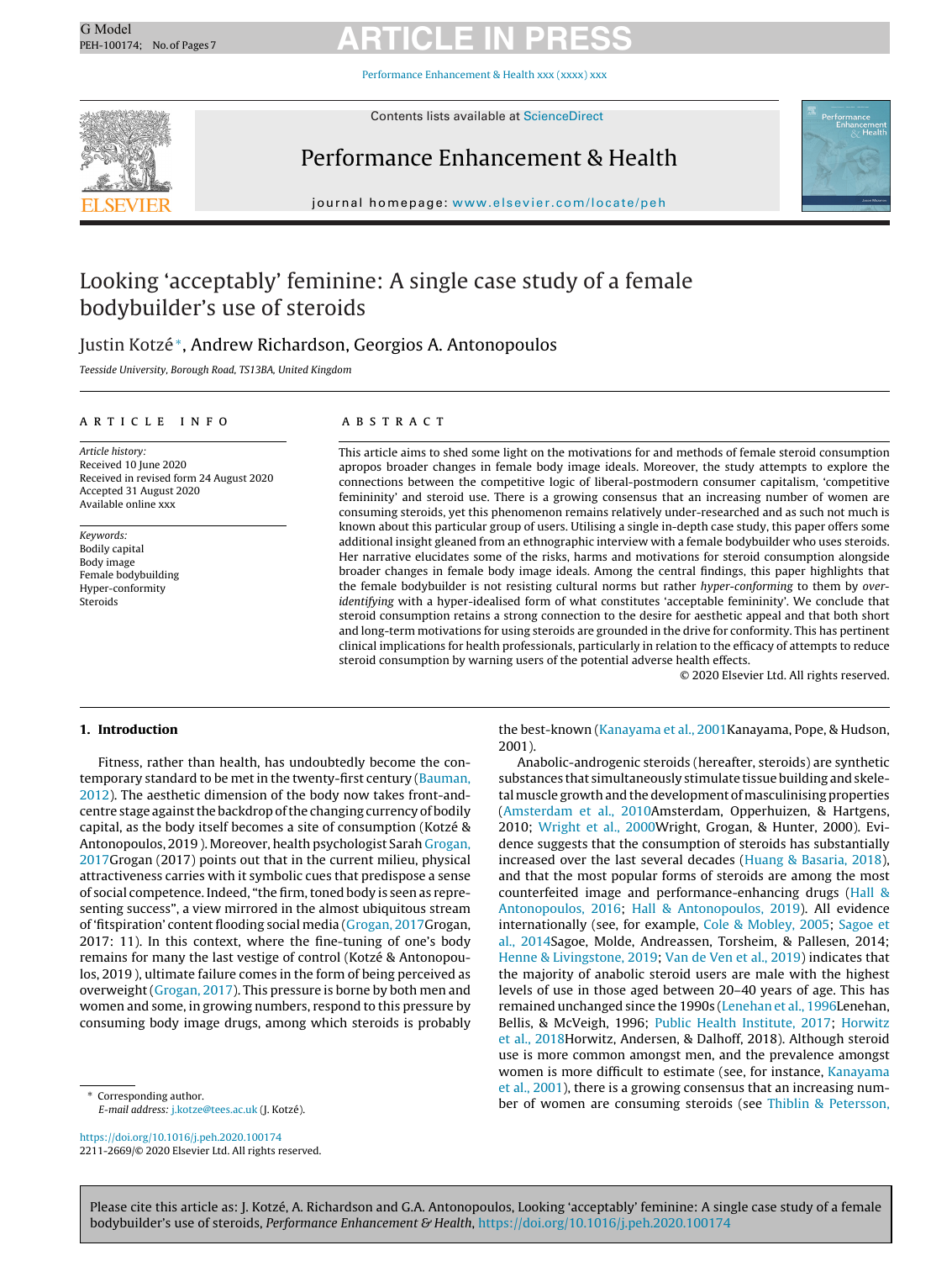2 J. Kotzé, A. Richardson and G.A. Antonopoulos / Performance Enhancement & Health xxx (xxxx) xxx

[2005;](#page-6-0) [Skårberg](#page-6-0) [et](#page-6-0) [al.,](#page-6-0) [2008Sk](#page-6-0)årberg, Nyberg, & Engström, 2008; [Abrahin](#page-5-0) et [al.,](#page-5-0) [2017A](#page-5-0)brahin, Souza, Corrêa de Sousa, Moura Santos, & Bahrke, 2017; [Huang](#page-6-0) [&](#page-6-0) [Basaria,](#page-6-0) [2018;](#page-6-0) [Henning](#page-6-0) [&](#page-6-0) [Andreasson,](#page-6-0) [2019;](#page-6-0) see also [O'Dea](#page-6-0) [&](#page-6-0) [Cinelli,](#page-6-0) [2016\).](#page-6-0) However, whilst it is acknowledged that more women are using steroids, not much is known about this group of users [\(Strauss](#page-6-0) [et](#page-6-0) [al.,](#page-6-0) [1985St](#page-6-0)rauss, Liggett, & Lanese, 1985; [Korkia](#page-6-0) et [al.,](#page-6-0) [1996K](#page-6-0)orkia, Lenehan, & McVeigh, 1996; [Ip](#page-6-0) et [al.,](#page-6-0) [2010;](#page-6-0) [Börjesson](#page-5-0) et [al.,](#page-5-0) [2016Bö](#page-5-0)rjesson, Gårevik, Dahl, Rane, & Ekström, 2016).<sup>1</sup> Research studies have found it particularly difficult to recruit female steroid users principally because they are much rarer than their male counterparts [\(Korkia](#page-6-0) et [al.,](#page-6-0) [1996;](#page-6-0) [Ip](#page-6-0) et [al.,](#page-6-0) [2010;](#page-6-0) [Börjesson](#page-5-0) et [al.,](#page-5-0) [2016\).](#page-5-0)

The aim of this study is to shed some light on the motivations for and methods of female steroid consumption apropos broader changes in female body image ideals. Moreover, the study attempts to explore the connections between the competitive logic of liberal-postmodern consumer capitalism, 'competitive femininity' and steroid use. In studying phenomena of comparative rarity, [Pearson](#page-6-0) [and](#page-6-0) [Hobbs,](#page-6-0) [2003Pe](#page-6-0)arson and Hobbs (2003) demonstrate how a single exploratory case study can often yield useful insights. Indeed, the utility of single case study research has been welldocumented (see [Maruna](#page-6-0) [&](#page-6-0) [Matravers,](#page-6-0) [2007;](#page-6-0) [Kotzé,](#page-6-0) [2019\),](#page-6-0) and it is for this reason that it has been adopted here. In the pages that follow we present the findings of a single in-depth ethnographic interview with a female bodybuilder who we have called 'Lisa'. We do not, of course, claim that 'Lisa' is representative of all female bodybuilders, or that her consumption of steroids is typical of women in this sport. Instead, the findings presented here are of interest precisely because they contribute to a body of knowledge characterised by its scarcity (see [Börjesson](#page-5-0) et [al.,](#page-5-0) [2016\),](#page-5-0) and because they may have some analytical generalisability [\(Yin,](#page-6-0) [2009\).](#page-6-0) That is to say that perhaps by exploring this one in-depth case we can begin to apply the insights gained to analogously broader contexts. Towards this end it is perhaps instructive to explore the wider context of female bodybuilding and steroid consumption. But first, let us offer an account of the methods and data used in this article.

#### **2. Methods and data**

Data presented inthis article are the product of ongoing research on steroid use and trade in a locale in the Northeast of England with one of the highest rates of steroid use in the UK (see [Public](#page-6-0) [Health](#page-6-0) [Institute,](#page-6-0) [2017\).](#page-6-0) The primary research site has been a gym in which the use (and trade) of steroids is widespread. Data have also been collected at four fighting events, four bodybuilding competitions and two product promotion events in the area. Within the context of this ongoing research, we have interviewed – among others - 26 steroid users (25 males and 1 female). Steroid users attend specific venues - most notably gyms - regularly and in a disciplined fashion as part of their training regime and consumption patterns. Having joined a gym, we began regularly attending and, over time, formed relationships with fellow gym attendees who were steroid users and/or dealers. This made access particularly straightforward during the ethnography, where in many cases our initial participants introduced us to other users [\(Atkinson](#page-5-0) [&](#page-5-0) [Flint,](#page-5-0) [2004\).](#page-5-0)

Interviews were conducted as free-flowing conversations with participants on a series of occasions. For some of the interviews tape-recording was possible but for the vast majority this was impractical. This largely depended on the time/hour of the interview, the space in which the interview took place and the mood

of the interviewee. We were also cautious because our past experiences conducting empirical criminological research have led us to believe that the interviewer-interviewee relationship, the interviewing process, and the breadth and quality of data collected, can significantly improve if a tape/digital recorder is avoided (see [Rapley,](#page-6-0) [2001\).](#page-6-0) Instead, we used notebooks either during or immediately after the interview had finished. A memorised interview guide was used during all of the interviews conducted as part of this research. This memorised interview guide covered a number of general topics including 'motivations for use', 'sources of merchandise', 'people involved in steroid trade' etc. For the current article, the single case study of a female steroid user, there were effectively no inclusion criteria: data from the only female participant was used. The 'interview-data-as-a-resource' tradition was used to reflect the interviewee's reality ([Ryan](#page-6-0) [&](#page-6-0) [Bernard,](#page-6-0) [2000;](#page-6-0) [Seale,](#page-6-0) [1998\)](#page-6-0) about the topic. Accounts from this interview were subjected to discussion and consensus between us. Powerful and vivid extract examples from the data were selected to highlight accounts put forward. The participant was not involved in the analytical process, which was the case for other participants who have taken part in the study.

Our study presents some limitations, which should be acknowledged at this stage. Firstly, during ethnographic research there can be no guarantee that the information given is a wholly neutral representation of the activities and actors; one needs to remember that accounts offered in an ethnographic study are consciously or unconsciously interpreted by the researcher. Moreover, the data are limited to what the participants have provided and what the researcher has observed, and perhaps they cannot easily be generalised to the broader steroid use scene. The account from the single female participant most certainly cannot be used to generalise to the whole female steroid using population. In relation to the interview with our female participant, (as is the case with the other participants in the overall project) one can never be absolutely certain about validity, although 'member checking' – the "process in which collected data is 'played back' to the informant to check for perceived accuracy and reactions" [\(Cho](#page-5-0) [&](#page-5-0) [Trent,](#page-5-0) [2006\)](#page-5-0) – significantly contributed towards eliminating untruthful accounts.

#### 2.1. Ethics

Ethical approval for the research was granted by our university's research ethics committee. Needless to say, consent forms were neither provided to nor signed by our participants because of the sensitive nature of the research. However, it should be mentioned that all participants were verbally informed about the purpose and nature of our research as well as their rights (as participants) as put forward by the 'Code of Ethics' of the British Society of Criminology [\(British](#page-5-0) [Society](#page-5-0) [of](#page-5-0) [Criminology,](#page-5-0) [2015\),](#page-5-0) including their right not to participate, to withdraw at any stage during the interview, and to have their identity protected at all stages of the research process and beyond.

#### **3. Female bodybuilding, steroids and 'resistance'**

Since the 1980s interest in female bodybuilding has grown significantly [\(Bunsell,](#page-5-0) [2013;](#page-5-0) [Grogan](#page-5-0) [et](#page-5-0) [al.,](#page-5-0) [2006G](#page-5-0)rogan, Shepherd, Evans, Wright, & Hunter, 2006). This growing interest has spawned an array of competitive events, each with their own categories, regulations and requirements that are strictly monitored and to which women must conform if they want to compete [\(Grogan](#page-5-0) et [al.,](#page-5-0) [2006;](#page-5-0) [Grogan,](#page-5-0) [2017\).](#page-5-0)Alongside this increase in women's competitions we have seen an increase in female bodybuilders consuming steroids [\(Grogan](#page-5-0) et [al.,](#page-5-0) [2006\).](#page-5-0) This is perhaps unsurprising because there is mounting evidence to suggest that not only is steroid use encour-

 $1$  It is interesting to note that although data on the use of steroids collected from the Crime Survey for England andWales (CSEW) are available,the Office for National Statistics does not hold more detailed information such as a gender breakdown [\(Home](#page-6-0) [Office,](#page-6-0) [2016\).](#page-6-0)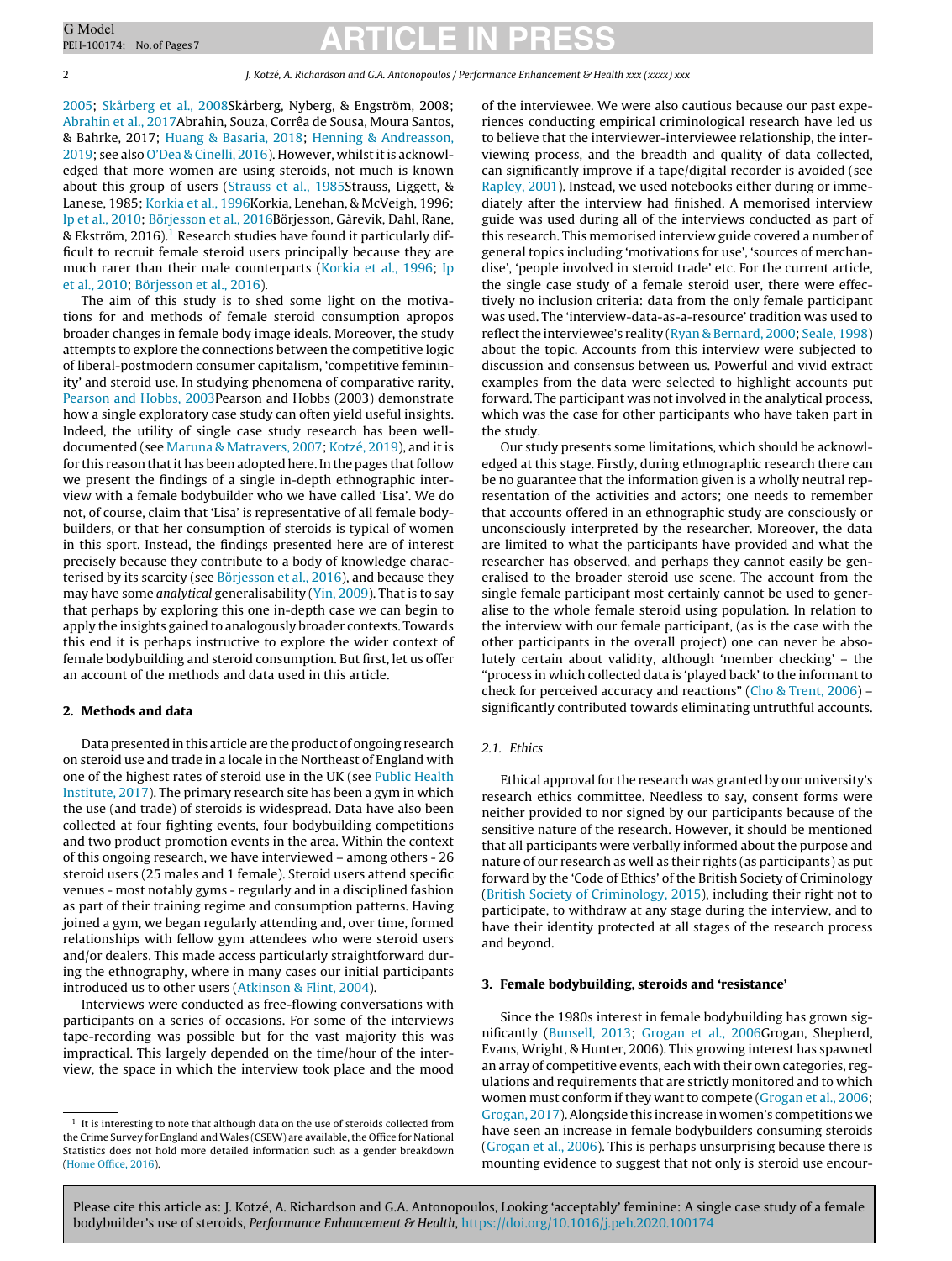aged in bodybuilding, but is deemed necessary to compete [\(Wright](#page-6-0) [et](#page-6-0) [al.,](#page-6-0) [2001W](#page-6-0)right, Grogan, & Hunter, 2001). Indeed, [Grogan](#page-5-0) [et](#page-5-0) [al.,](#page-5-0) [2006G](#page-5-0)rogan et al. (2006) point out that steroids are so ingrained in the bodybuilding culture that 'natural bodybuilding' competitions have been set up specifically for competitors who choose not to take steroids. Accordingly, the argument can certainly be advanced – and we shalldevelopthis a bitmore inamoment – thatthe sport of competitive bodybuilding is deeply integrated into the ideological core of neoliberalism. Its participants demonstrate a deep commitment to the competitive individualism, immediate gratification and the cultivation of envy that reside right at the heart of neoliberalism and therefore conform to, rather than deviate from, its cultural values and central tenets.

There can be little doubt that steroids work in facilitating this hyper-conformity [\(Grogan](#page-5-0) et [al.,](#page-5-0) [2006;](#page-5-0) Kotzé & Antonopoulos, 2019 ). However, there are a number of adverse effects that must be considered, particularly in light of the fact that women are more vulnerable to many of the negative effects of steroids ([Ip](#page-6-0) et [al.,](#page-6-0) [2010\).](#page-6-0) Among the most common negative effects identified by the literature are increased facial and body hair, deepening of the voice, reduced breast size, menstrual disturbances, clitoromegaly, and severe mood changes [\(Börjesson](#page-5-0) et [al.,](#page-5-0) [2016;](#page-5-0) [Huang](#page-6-0) [&](#page-6-0) [Basaria,](#page-6-0) [2018;](#page-6-0) [Ip](#page-6-0) et [al.,](#page-6-0) [2010\).](#page-6-0) It is also suggested that women tend to downplay long-term serious side-effects, often minimizing them in relation to the positive effects on their body image ([Grogan](#page-5-0) et [al.,](#page-5-0) [2006;](#page-5-0) [Wright](#page-6-0) et [al.,](#page-6-0) [2001\).](#page-6-0) Indeed, [Grogan](#page-5-0) [et](#page-5-0) [al.,](#page-5-0) [2006G](#page-5-0)rogan et al. (2006) note that the adverse effects of most concern to women "were those that had a direct effect on body image and fertility". Yet despite such risk studies have found that female steroid users often report intentions to continue using ([Huang](#page-6-0) [&](#page-6-0) [Basaria,](#page-6-0) 2018; Ip et [al.,](#page-6-0) [2010\),](#page-6-0) perhaps because the potential long-term health risks are outweighed by a desire to acquire the immediate aesthetic gains necessary for competition ([Grogan,](#page-5-0) [2017\).](#page-5-0)

This preference for prioritising short-term aesthetic gain over long-term health is emblematic of the capitalist injunction to eschew deferred gratification and enjoy now; quickly acquire the 'appropriately feminine' look required in order to increase the chances of winning competitive events [\(Grogan,](#page-5-0) [2017\).](#page-5-0) It certainly casts doubt over discourses that position female bodybuilding as challenging or resisting mainstream cultural ideals [\(Grogan](#page-5-0) [et](#page-5-0) [al.,](#page-5-0) [2004G](#page-5-0)rogan, Evans, Wright, & Hunter, 2004). Nevertheless, these narratives of resistance still have a relatively strong presence in the literature on female bodybuilding, perhaps because bodybuilding and muscularity are often seen as inappropriate for women ([Grogan](#page-5-0) et [al.,](#page-5-0) [2004;](#page-5-0) [Grogan,](#page-5-0) [2017\).](#page-5-0) Therefore "women who aim for a muscular physique are transgressing current Western cultural norms" ([Grogan](#page-5-0) et [al.,](#page-5-0) [2004G](#page-5-0)rogan et al., 2004: 50). For some, female bodybuilders challenge the representation of women as physically weak and the common tendency to associate traits such as muscularity and strength with masculinity (ibid.). For others, positioning female bodybuilders as the "radical cutting edge of feminist resistance to cultural ideals" is a somewhat optimistic view ([Grogan,](#page-5-0) [2017G](#page-5-0)rogan, 2017: 57). Indeed, rather than representing the hard kernel of resistance it is possible that female bodybuilding is simply "another way of persuading women to change their bodies in line with a cultural ideal that stresses the importance of avoiding fleshiness" ([Grogan](#page-5-0) et [al.,](#page-5-0) [2004G](#page-5-0)rogan et al., 2004: 50).

This less optimistic view certainly accords with contemporary interpretations of body image which tend to position the muscular, toned and strong-looking body as the new aesthetic ideal ([Grogan,](#page-5-0) [2017\).](#page-5-0) It is within this context that [Grogan,](#page-5-0) [2017G](#page-5-0)rogan (2017) argues that female bodybuilders are both resisting and complying with mainstream social pressures. They are simultaneously resisting cultural norms by becoming 'unacceptably' muscular and conforming to a narrow set of ideals determined by the bodybuilding community. This argument is certainly compelling. However, we would argue that female bodybuilders are not resisting cultural norms but rather hyper-conforming to them by over-identifying with a hyper-idealised form of what constitutes 'acceptable femininity'. This can be seen from the way in which female bodybuilders dedicate themselves to the production of a bodily aesthetic that conforms to a tightly regulated and commercially defined view of femininity; athletic but not skinny, toned but not ripped, muscular but not 'huge' ([Grogan](#page-5-0) et [al.,](#page-5-0) [2004\).](#page-5-0) Far from resisting cultural norms by becoming 'unacceptably' muscular, female bodybuilding is deeply connected to notions of bodily obsession and vanity in ways that reflect "tendencies and vulnerabilities found in the broader gendered social world" ([Probert](#page-6-0) [et](#page-6-0) [al.,](#page-6-0) [2007P](#page-6-0)robert, Palmer, & Leberman, 2007: 286). Therefore, the 'unacceptably' muscular aesthetic which [Grogan,](#page-5-0) [2017G](#page-5-0)rogan (2017) identifies as the source of resistance is precisely the socio-symbolic display of conformity.

This revision must be viewed in the context of recent developments in idealised forms of body image. That is to say that bodybuilders are not contesting the dominant slender ideal precisely because this ideal is arguably no longer dominant. Indeed, [Grogan,](#page-5-0) [2017G](#page-5-0)rogan (2017) points out that a desire for a waifish, thin-looking body has given way to a new aesthetic ideal that favours the muscular, worked-out, and strong-looking body. Accordingly, the act of building the body up rather than scaling it down does not constitute resistance, as [Grogan](#page-5-0) [et](#page-5-0) [al.,](#page-5-0) [2004G](#page-5-0)rogan et al. (2004) suggest, but rather conformity precisely because this is the new feminine norm. Within the context of competitive female bodybuilding this norm is hyper-idealised. Competitors are required to over-identify with this new aesthetic injunction and in doing so display a hyper-conformity to a highly commercialised and tightly regulated conception of the 'acceptable' feminine body image. In this way, the act of building the body up is undertaken precisely to be more competitively feminine, to adhere more closely to a set of predefined specifications so as to increase their chances of winning events [\(Grogan,](#page-5-0) [2017\).](#page-5-0) As we have seen, it is within this context that steroid use is not considered deviant but rather expected and necessary for competition [\(Wright](#page-6-0) et [al.,](#page-6-0) [2001\).](#page-6-0)

This ascription to what we call 'competitive femininity' is intimately connected to the competitive logic of liberal-postmodern consumer capitalism. Indeed, accounts of female bodybuilders often present data that reveals this but rarely makes the connection explicit. Nevertheless, even a cursory scan reveals narratives steeped in the drive for symbolic capital, the cultivation of envy in others, competitive individualism, immediate gratification and short-termism (see for example, [Grogan](#page-5-0) et [al.,](#page-5-0) [2006;](#page-5-0) [Wright](#page-6-0) et [al.,](#page-6-0) [2001;](#page-6-0) [Probert](#page-6-0) et [al.,](#page-6-0) [2007\).](#page-6-0) This hyper-conformative competitive femininity is therefore in no way antagonistic to mainstream cultural norms and values. Rather, as has been found with male steroid users (Kotzé & Antonopoulos, 2019), the opposite is true in as much as many demonstrate a deep commitment to the commercially defined and highly competitive ideal of an 'appropriately' feminine body image. Certainly, 'Lisa's' route into bodybuilding did not begin from a desire to challenge cultural perceptions of women but precisely to conform to them. Indeed, like many other women who are more likely to exercise for aesthetic reasons rather than for health [\(Grogan,](#page-5-0) [2017\),](#page-5-0) 'Lisa' began exercising because "I was getting a bit chubby". Then after gradually introducing weights into what was predominantly a cardio based routine, 'Lisa' progressed through quite a few gyms before arriving at what she called a 'bodybuilding gym'.

#### **4. Bulking up and looking good**

'Lisa' is now a competitive bodybuilder in her mid-twenties and has a very muscular and athletic physique. On the subject of body image ideals 'Lisa' was quite candid about her own experience: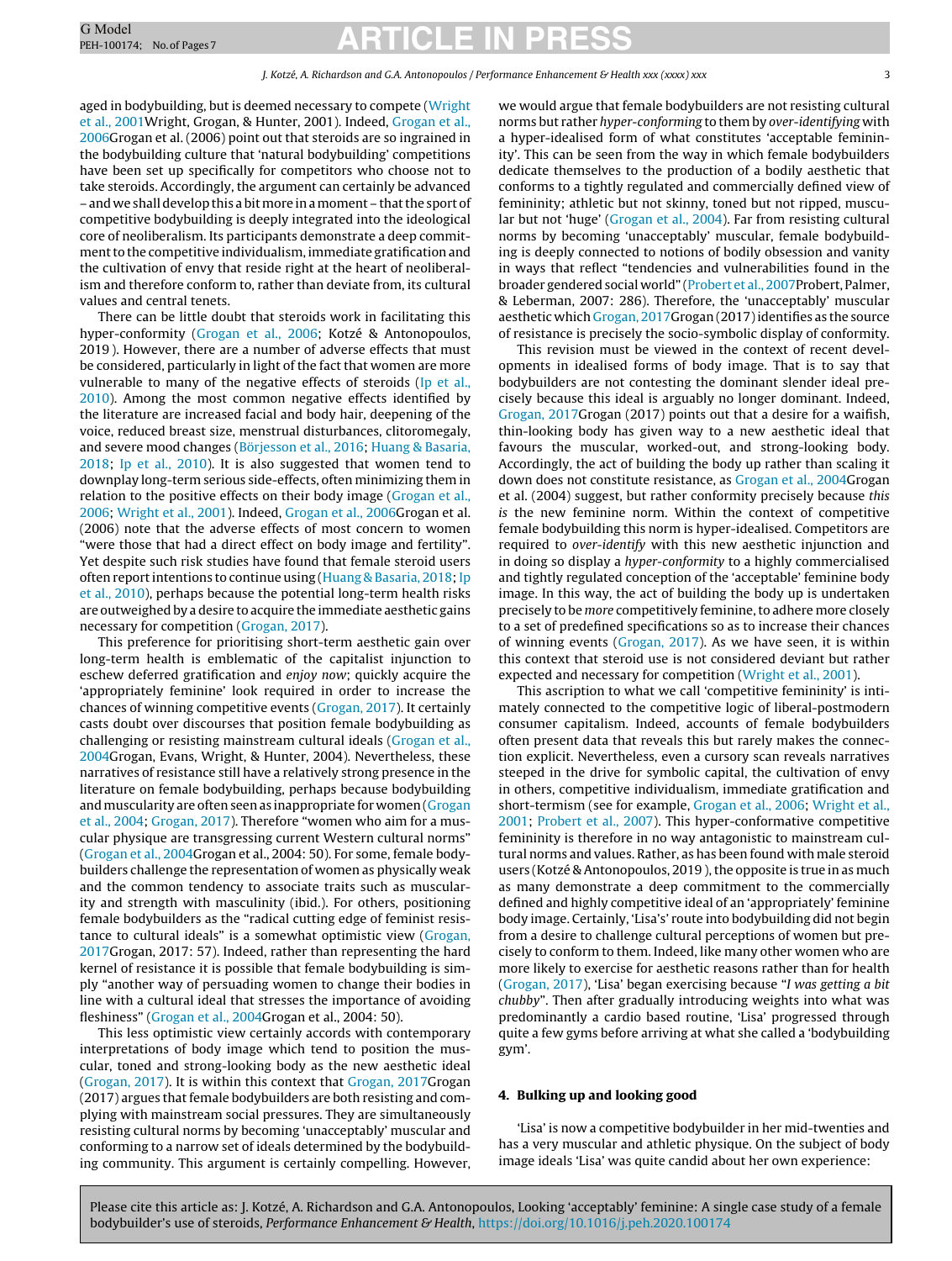4 J. Kotzé, A. Richardson and G.A. Antonopoulos / Performance Enhancement & Health xxx (xxxx) xxx

When I was sixteen I wanted to be as thin as possible. I wanted thin legs, I wanted thin arms, I was like, what, eight stone, at one point, and I thought, at the time, I looked amazing. I looked like a model. Now when I look back, I'm like 'I look ill' and over that time when fitness came into my life, I then wanted big legs.

For 'Lisa', this experience was emblematic of broader rapid changes in body image ideals. She expressed that as little as four years ago:

Bodybuilders were too far. Now, oh God, they all want to look like that, they need to look like that, they need to have these capped delts, they need to have this or that, and it's they need to look a certain way. It's no longer extreme, now that's the norm.

This accords with Grogan's ([\[Grogan,2017\]2](#page-5-0)017) contention that the muscular, worked-out, and strong-looking body is now the new feminine bodily aesthetic to aspire to. However, it is interesting to consider this change not as a cultural U-turn per se but rather as a process of sculpting a more detailed configuration of the previous ideal. This is a process of 'fleshing out' by adding fine and toned detail to the slender silhouette of previous iterations of the ideal female bodily aesthetic. This modified preference for the toned and hard-looking body is not only considered appropriately feminine ([Grogan](#page-5-0) et [al.,](#page-5-0) [2004;](#page-5-0) [Grogan,](#page-5-0) [2017\),](#page-5-0) but accords with the 21st century's obsession with aesthetic perfectibility. This is demonstrated beautifully in the world of cinema where CGI(Computer-Generated Imagery) is used with increasing fervour to achieve "full believability through an erasure of flaws" ([Manon,](#page-6-0) [2016M](#page-6-0)anon, 2016: 193). The problem, however, is that CG cinema gives the impression that aesthetic mastery is possible yet, as [Manon,](#page-6-0) [2016M](#page-6-0)anon (2016) points out, "this poses a problem for the human subject, for whom mastery is impossible and perpetual dissatisfaction is constitutive".

The same is true of course of the filters used on social media sites such as Instagram and Snapchat, which are used to erase flaws to such an extent that the content often possesses an excessive naturality. Since this constitutes a supra-natural aesthetic unobtainable without external aid, it renders the revered bodily form pre-eminently unnatural [\(Kotzé](#page-6-0) [&](#page-6-0) [Antonopoulos,](#page-6-0) [2019\).](#page-6-0) However, naturalness is no longer the currency of bodily capital, what matters is the symbolic capital derived from achieving the required aesthetic. This carries with it intense social pressure to capture flattering selfies worthy of that social media post [\(Grogan,](#page-5-0) [2017\).](#page-5-0) Indeed, 'Lisa' commented that:

People don't realise it when they do it but their insecurities come out all over Instagram, all over Facebook because they can't train without taking a video or taking an after-selfie, or they have to tell their full workout of that day, what they ate, what they've done, and it's almost like they need people's approval in order for that to mean something.

Here social media operates as a surrogate big Other verifying the act [\(Kotzé,](#page-6-0) [2020\).](#page-6-0) This is captured neatly in a popular phrase that 'Lisa' recalled, "If you didn't take a selfie, did you even train"? Interestingly, 'Lisa' acknowledges that the inherent vacuity of the process is irrelevant so long as one obtains the requisite symbolic capital; "It doesn't matter how fake it is, as long as its going to get those likes". This is reflected in the ability to buy likes, "so basically now they don't even need to do the hard work, just go and buy it and you can get likes". This is particularly interesting in the context of body image precisely because it functions in a similar fashion to steroid consumption. That is to say, this cyber-consumption is undertaken to circumvent deferred gratification and secure the quick fix thereby accelerating one's 'Instafame'(see also [Richardson](#page-6-0) et [al.,](#page-6-0) [2019Ri](#page-6-0)chardson, Dixon, & Kean, 2019). This virtualisation of aesthetic pleasure has arguably heightened the drive to attain a bodily aesthetic that not only aligns with but maximises a positive sense of self [\(Probert](#page-6-0) et [al.,](#page-6-0) [2007\).](#page-6-0) Indeed, 'Lisa' noted how it used to be about "sculpting their body into something that made themselves feel better. Now it's still to make them feel better but more for a different reason, it's almost like they do it just to get Instafamous".

The motivation for steroid use has long been linked to aesthetic appeal[\(Ip](#page-6-0) et [al.,](#page-6-0) [2010;](#page-6-0) [Kanayama](#page-6-0) et [al.,](#page-6-0) [2001;](#page-6-0) [O'Dea](#page-6-0) [&](#page-6-0) [Cinelli,](#page-6-0) [2016\).](#page-6-0) With the increased permeation of social media this motivation has arguably been increased significantly. 'Lisa' felt that steroids are being consumed to:

Look like the Instagram models look like because if you look like that fitness model, that Instagram model, if you do all the photo shoots and stuff, people are going to notice you more. They're going to like you more. . .The more you compete, the more pictures you get in a bikini, the more attention you get for it. So, they're going to take them [steroids] for appearance and the majority of them will take them not knowing the real effects that they have or the long-lasting ones.

This resonated with 'Lisa's' own experience of consuming steroids. Her initial motivations were based upon a desire to transform the body as quickly as possible into an aesthetically pleasing commodity to be enjoyed; that is, to render the body itself as a site of pleasurable consumption (Kotzé & Antonopoulos, 2019 ).

I wanted to get a six-pack and I thought that was the quickest way. I went for the quick fix. Yes, so in the start, it definitely was that quick fix. I wanted to look like this. This was going to get me there quicker. I'm going to take that.

'Lisa' went on to note that, "I knew I didn't need to take them to get the muscle but I wanted it quick - so obviously anabolic steroids, any performance-enhancing drugs, they speed up the process". However, this early experience was laden with a number of risks that were exacerbated by a lack of knowledge, as 'Lisa' explains:

I started with the Black Mamba, which I then stopped taking because I felt ill on them, probably didn't take them the way I was supposed to take them. . . then I was introduced to Winstrol, which I took on and off for a year, didn't really take it properly the way you were meant to take it. I didn't really understand cycles, et cetera, this was when I was in the very early stages of bodybuilding.

Beyond various internet 'bibles' that profess to offer unbiased information, much of the information regarding steroid consumption and its effects are gleaned by beginners from those deemed more experienced and knowledgeable. However, as [Wright](#page-6-0) [et](#page-6-0) [al.,](#page-6-0) [2001W](#page-6-0)right et al. (2001) point out, these are often "the bigger people in the gyms who think they know what they are telling you is right". This certainly accords with 'Lisa's' account as she described a number of experiences with what [Hall](#page-5-0) [et](#page-5-0) [al.,](#page-5-0) [2016H](#page-5-0)all, Grogan, and Gough (2016)) call 'lay expertise': "I was going by word of mouth by someone who actually really didn't know what they were talking about at all". In preparation for her first bodybuilding competition 'Lisa' told us that:

Itook Prop [Testosterone Propionate] and Anavar, my coach was an idiot, and introduced me to a whole load of other drugs that I didn't actually need to take. I trusted him, and I had, again going back to what I should look like, I had this in my head and I need to look like this so I need to take these drugs, so I then started taking Anavar, I was on 20 milligrams in the end.

Whilst polypharmacy is a common practice amongst steroid users ([Gruber](#page-5-0) [&](#page-5-0) [Pope,](#page-5-0) [2000;](#page-5-0) Hall & Antonopoulos, 2016 ), it has been suggested that women are less likely to 'stack' – taking more than one steroid at a time – and more likely to 'pyramid' – gradually increasing the dosage and then tapering down  $-$  than men [\(Ip](#page-6-0) et [al.,](#page-6-0)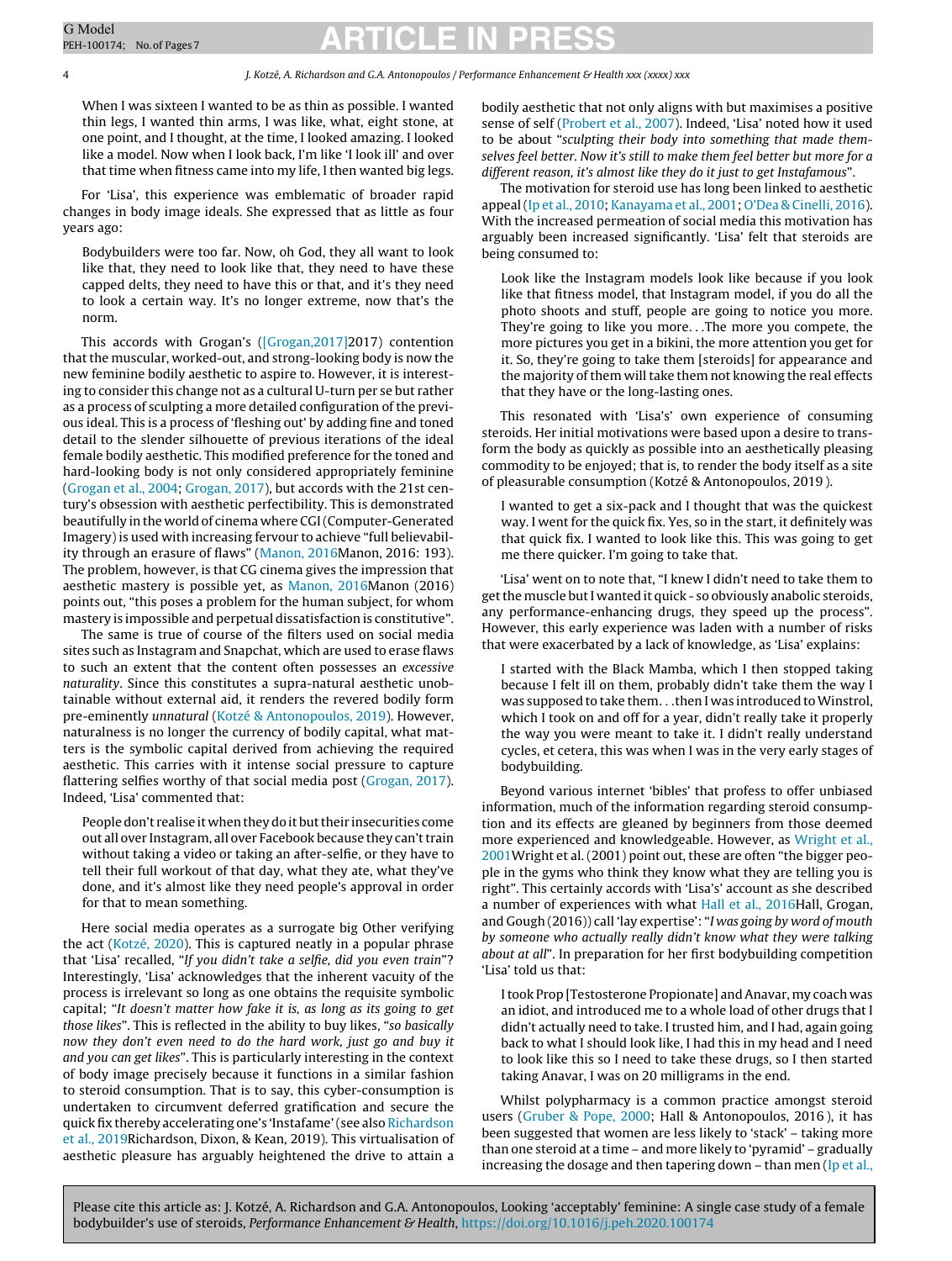[2010\).](#page-6-0) However, this was not reflective of 'Lisa's' experience who recalled her whole stack apropos her preparation for competition:

Proviron, I was on 50 milligrams. Arimidex . . . I was on 10 milligrams of that every other day, T3s [Triiodothyronine] should never have touched them, I can't even remember how much of that I was on, that was horrific, absolutely horrific. I was still on Clen [Clenbuterol] at the same time as well, and instead of cycling all of that I took that every day for months on end, so again I wasn't introduced - I knew I should cycle, but I didn't cycle because I listened to someone else, who I thought knew everything because funnily enough Instagramand Facebook had told me, so I'd never actually met him in real life, he was my coach whom I found through Instagram.

The effects of this misuse ([Grogan](#page-5-0) et [al.,](#page-5-0) [2006\)](#page-5-0) were significant as 'Lisa' expressed that she "actually ended up quite unwell, both mentally and physically. Mentally I was body dysmorphia to hell, physically I was drained and tired".

There was, however, also a pastoral element to 'steroid coaching' evident in 'Lisa's' narrative. Indeed, there were those she "actually did know, and actually were interested in keeping me healthy". For example, 'Lisa' recalled how:

I started learning off of one of the other personal trainers, who was known as the Godfather of Steroids, he pretty much knew how to cycle things, what was good, what was bad, basically I was introduced to Clen, wasn't sure how to take it so he told me how to take it.

Reference was also made to another coach who "basically, step by step took me through how to do it, how to be safe about it". This pastoral element is similar to the 'social supply' evidenced by [Antonopoulos](#page-5-0) [and](#page-5-0) [Hall,](#page-5-0) [2016A](#page-5-0)ntonopoulos and Hall (2016 ) whereby knowledge and product transactions take place devoid of commercial motivations (see also Richardson & Antonopoulos, 2019 ). In the absence of easily accessible forms of credible knowledge this element of pastoral support is salient because, as 'Lisa' notes, when she first started "I didn't even know anything about it [steroids], at that stage I was completely innocent to everything". More to the point, in recounting her use of Anavar, Proviron, Arimidex, T3s, Clenbuterol and Primobolan, 'Lisa' noted how "pretty much all of them were oral bar the Primobolan which is an injection". This is a crucial point because it has been well documented that steroid tablets can be highly toxic (Author and Hall, 2016). Moreover, oral forms of steroids are removed more slowly by the liver which means, all things considered, injecting steroids is actually the safer method of consumption [\(Wright](#page-6-0) et [al.,](#page-6-0) [2001\).](#page-6-0) Yet, as demonstrated by 'Lisa', and supported by the literature, women are more likely to consume steroids orally than men ([Börjesson](#page-5-0) et [al.,](#page-5-0) [2016;](#page-5-0) [Ip](#page-6-0) et [al.,](#page-6-0) [2010\).](#page-6-0)

'Steroid coaching' is evidently part of the bodybuilding culture but telling the good from the bad can be challenging, particularly for newcomers.Whilst our case does not necessarily support [Börjesson](#page-5-0) [et](#page-5-0) [al.,](#page-5-0) [2016Bö](#page-5-0)rjesson et al. (2016) contention that the onset of female steroid use is triggered by men in close relationships, it does suggest that 'steroid coaches' tend to be men. Furthermore, whilst 'Lisa's' boyfriend did not trigger her use of steroids, he does serve as her coach from whom she draws knowledge:

I still learn off of people now. The likes of my boyfriend's way more clued up than I am, so basically anything he says, I sit and I take it all in, his word is not going to be gospel but when you take everybody's point of view, you make up your own point of view.

In keeping with views expressed in the wider literature (e.g. [Grogan](#page-5-0) et [al.,](#page-5-0) [2006\),](#page-5-0) 'Lisa' held a relatively positive view of steroids and perhaps also displayed a tendency to underestimate the potential negative effects: "I don't have any issues with steroids as long as they're used appropriately. I just think people need to understand them more but if you don't understand them don't take them". There was also no indication that 'Lisa' intended to stop using steroids despite previous negative experiences and potential future health risks. Whilst the motivations for using steroids can be complex and person-specific [\(Wright](#page-6-0) et [al.,](#page-6-0) [2001\),](#page-6-0) these are often rooted in the drive to boost one's aesthetic appeal and competitive edge. As we have seen, this is far from representing the green shoots of resistance to dominant cultural ideals. Instead, such motivations demonstrate a deep commitment to the competitive logic of liberal-postmodern consumer capitalism.

Against this cultural backdrop it may be more instructive to view bodybuilding not as a sub-culture [\(Grogan](#page-5-0) et [al.,](#page-5-0) [2006\),](#page-5-0) but as an exacerbated microcosm whose participants over-identify with and hyper-conform to capitalism's dominant cultural injunctions. Indeed, the almost ubiquitous presence of steroids in bodybuilding perhaps indicates the extent to which the sport is imbedded within mainstream consumer capitalism. Steroids are not used as a means of resisting cultural injunctions but precisely to facilitate one's conformity to them. This is evident throughout much of the literature and throughout 'Lisa's' narrative. What is interesting is that this drive for conformity is evident in both short and long-term motivations. As already mentioned, her initial motivations were rooted in a desire for immediate gratification and the cultivation of envy in others; mirroring the dominant injunction to eschew long-term considerations in favour of short-term gains. Long-term motivations, however, were rooted in a desire to maintain or perhaps even exceed the desired aesthetic and competitive edge: "generally it was the quick fix I went for but now my reasons are about distance. Now, its for the specific effects that it can offer me, accompanying what I do in the gym and with my nutritionist".

Representations of female bodybuilding as resistance must certainly be read much more critically, particularly in light of the considerable constraints imposed by the bodybuilding community regarding acceptable degrees of muscularity [\(Grogan](#page-5-0) et [al.,](#page-5-0) [2004\).](#page-5-0) Indeed, as we have tried to argue here, it is perhaps more fruitful to view aspects of female bodybuilding as a means of hyper-conforming to mainstream cultural ideals. This is perhaps further demonstrated by research findings which suggest that competitive female bodybuilders demonstrate greater body dissatisfaction compared to recreational weight-lifters ([Goldfield,](#page-5-0) [2009\).](#page-5-0) Additional weight is added when these findings are viewed in conjunction with those that connect female bodybuilding with bodily obsession and vanity [\(Probert](#page-6-0) et [al.,](#page-6-0) [2007\).](#page-6-0) For 'Lisa', this seemed to resonate quite strongly:

Ithink people who don't compete in the sport or don't really take much interest in participating in the sport, they probably live a happier life in terms of they don't really care what they look like as much. Whereas you get into bodybuilding to get yourself into better shape, but once you get to that better shape that you thought you wanted, you end up, no this isn't good enough, I don't like that bit, I don't like this, that bit is holding too much fat, that's not strong enough and you just sit and you pick and you pick and you pick, because you're always going to be your worst critic because you can't see what other people can see.

This constant picking at perceived defects or flaws is certainly characteristic of body dysmorphic disorder, or more specifically the subtype muscle dysmorphia ([Smith](#page-6-0) [et](#page-6-0) [al.,](#page-6-0) [2016Sm](#page-6-0)ith, Rutty, & Olrich, 2016). Although often discussed as a psychiatric disorder, we could perhaps consider this phenomenon much more broadly in relation to a sense of subjective lack which consumer capitalism both cultivates and promises, yet always fails, to alleviate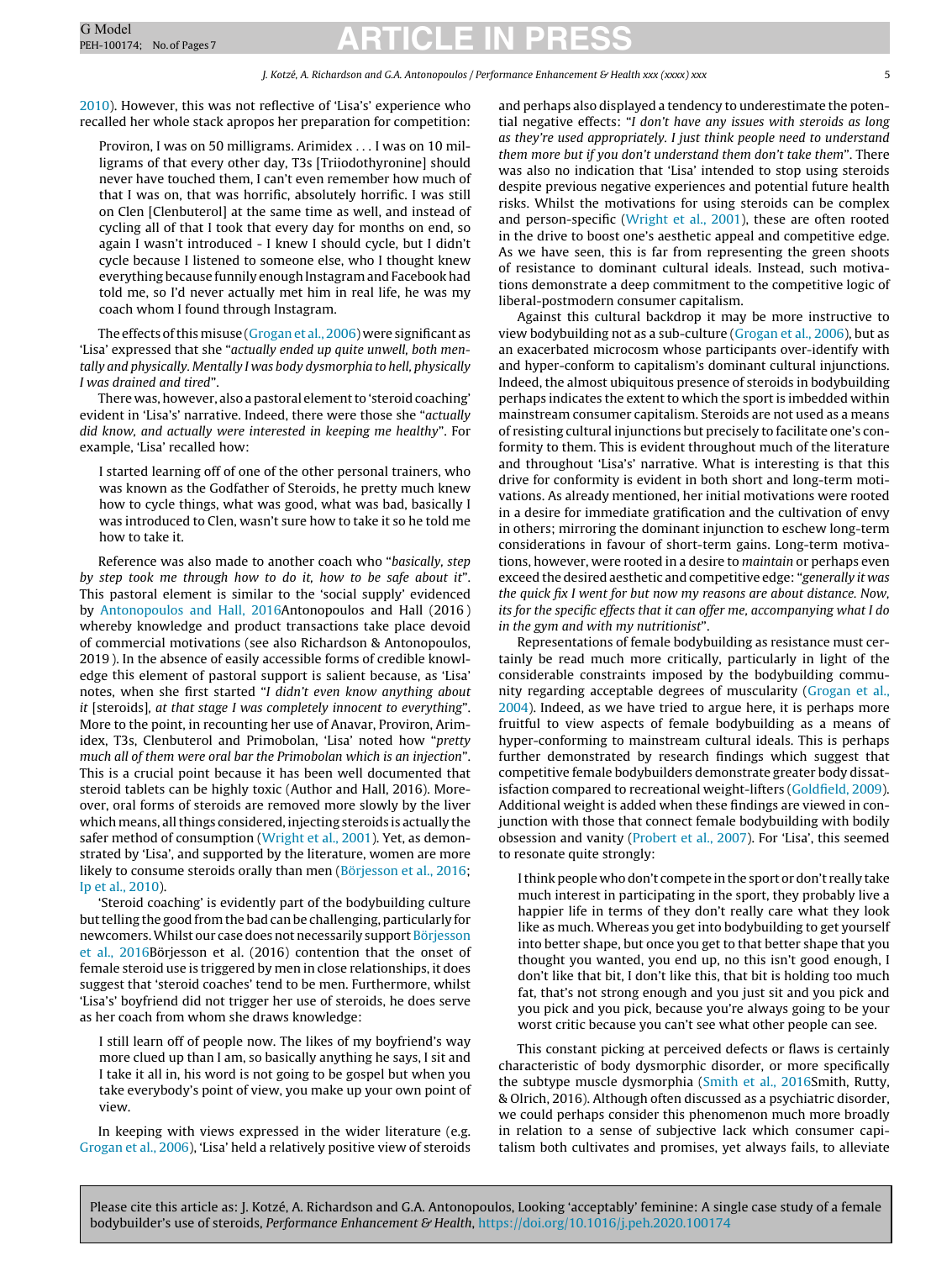([McGowan,](#page-6-0) [2016\).](#page-6-0) Indeed, it could be argued that the long-term health risks associated with steroid consumption are outweighed by the short-term aesthetic gain, precisely because the attainment of bodily improvement promises to help alleviate this sense of subjective lack. If this is the case, then it has serious clinical implications. At the very least it suggests that we may need to rethink prevention strategies that are designed to reduce steroid consumption by warning users of the potential adverse health effects. Whilst space precludes further analysis of this here, future research could be directed towards unpicking this in more detail.

#### **5. Conclusion**

The aesthetic dimension of bodily capital has obtained a new position of salience in the 21st century. Our obsession with aesthetic perfectibility and the virtualisation of aesthetic pleasure has placed increased pressure on the need to maximise one's body image. In a milieu where poor body image signals the ultimate failure, it is perhaps unsurprising to find that the consumption of image and performance-enhancing drugs such as steroids is increasing. Whilst often associated with men, there is a growing consensus that female steroid consumption is growing. This growth has arguably occurred in tandem with an increase in women's participation in competitive bodybuilding, a sport within which steroid use is both encouraged and deemed necessary to compete. The ubiquitous presence of steroids in bodybuilding perhaps highlights the extent to which the sport is deeply integrated into the ideological circuitry of neoliberalism. Indeed, its participants demonstrate a deep commitment to liberal-postmodern consumer capitalism's core values and tenets; competitive individualism, the cultivation of envy, immediate gratification and short-termism.

Nothing in our case study of 'Lisa' supported the view that female bodybuilding represented a form of resistance to mainstream cultural ideals. Instead, her narrative seemed to support the view that bodybuilding should not be viewed as a sub-culture, but rather as an exacerbated microcosm whose participants overidentify with a hyper-idealised form of what now constitutes 'acceptable' femininity. As the wider literature suggests, and as our case study has highlighted, the new feminine norm is not the slender silhouette of yesteryear but rather the worked-out, muscular and strong-looking body. This more detailed configuration of the ideal female bodily aesthetic resonated with 'Lisa' and arguably stimulated her consumption of steroids, both as a means of attaining it quickly and maintaining it once achieved. Yet, as demonstrated here, there are a number of significant risks that accompany steroid consumption; many of which may be exacerbated by placing too much stock in the lay expertise of 'steroid coaches'. However, there was also a more pastoral element to 'steroid coaching' evident in 'Lisa's' narrative which is important to highlight here because of the role it played in reducing some of the risks associated with her methods of consumption. Indeed, this may prove all the more important because 'Lisa' gave no indication that she intended to stop using steroids despite previous negative experiences and potential future health risks.

There remains comparably little research on female steroid users and there is certainly a need for additional empirical and theoretical work in this area; work that could have significant clinical implications. Previous research has shown that there are several adverse effects experienced by female steroid users such as menstrual irregularities, deepening of the voice, and clitoral enlargement (Abrahin et al., 2017). However, steroid users are reluctant to talk about steroid use and their negative effects to 'outsiders'. Advice is very rarely – if at all -sought from medical professionals ([Pope](#page-6-0) [et](#page-6-0) [al.,](#page-6-0) [2004Po](#page-6-0)pe, Kanayama, Ionescu-Pioggia, & Hudson, 2004), which makes steroid users a 'hard-to-reach' group

for these professionals, and female users may be an even 'harderto-reach' group.As anti-doping policy has shifted and become more punitive, the distribution of steroids has moved away from dealers embedded in a sporting 'sub-culture' to a range of 'non-experts', which leaves users at greater risk (see Fincoeur et al., 2014Fincoeur, van de Ven, & Mulrooney, 2014). The Internet provides abundant opportunities for such non-expert suppliers active in the steroid market, offering mechanisms used to target those users who lack contacts in a local gym culture (Antonopoulos & Hall, 2016 ). Obtaining a better understanding of females' motivations to use steroids, and their preferred methods of consumption, is essential in preventing harm and mitigating the range of negative experiences of female users. However, the findings of this article suggest that the efficacy of attempts by the healthcare profession to reduce steroid consumption by warning users of the potential adverse health effects should be reconsidered. More research should be directed towards exploring the link between body dysmorphic disorders and the subjective lack cultivated by liberal-postmodern consumer capitalism. If more is known about this harmful symbiosis, then perhaps more targeted clinical interventions can be mobilised to greater effect.

#### **Declaration of Competing Interest**

The authors report no declarations of interest.

#### **Acknowledgement**

Early stages of the ongoing study were partly supported financially by the European Commission (Award reference: HOME/2011/ISEC/AG/FINEC/4000002221).

#### **References**

- Abrahin, O., Souza, N., Corrêa de Sousa, E., Moura Santos, A., & Bahrke, M. S. (2017). [Anabolic–Androgenic](http://refhub.elsevier.com/S2211-2669(20)30018-9/sbref0005) [steroid](http://refhub.elsevier.com/S2211-2669(20)30018-9/sbref0005) [use](http://refhub.elsevier.com/S2211-2669(20)30018-9/sbref0005) [among](http://refhub.elsevier.com/S2211-2669(20)30018-9/sbref0005) [Brazilian](http://refhub.elsevier.com/S2211-2669(20)30018-9/sbref0005) [women:](http://refhub.elsevier.com/S2211-2669(20)30018-9/sbref0005) [An](http://refhub.elsevier.com/S2211-2669(20)30018-9/sbref0005) [exploratory](http://refhub.elsevier.com/S2211-2669(20)30018-9/sbref0005) [investigation.](http://refhub.elsevier.com/S2211-2669(20)30018-9/sbref0005) [Journal](http://refhub.elsevier.com/S2211-2669(20)30018-9/sbref0005) [of](http://refhub.elsevier.com/S2211-2669(20)30018-9/sbref0005) [Substance](http://refhub.elsevier.com/S2211-2669(20)30018-9/sbref0005) [Use](http://refhub.elsevier.com/S2211-2669(20)30018-9/sbref0005)[,](http://refhub.elsevier.com/S2211-2669(20)30018-9/sbref0005) [22](http://refhub.elsevier.com/S2211-2669(20)30018-9/sbref0005)[\(3\),](http://refhub.elsevier.com/S2211-2669(20)30018-9/sbref0005) [246](http://refhub.elsevier.com/S2211-2669(20)30018-9/sbref0005)–[252.](http://refhub.elsevier.com/S2211-2669(20)30018-9/sbref0005)
- Amsterdam, J., Opperhuizen, A., & Hartgens, F. (2010). [Adverse](http://refhub.elsevier.com/S2211-2669(20)30018-9/sbref0010) [health](http://refhub.elsevier.com/S2211-2669(20)30018-9/sbref0010) [effects](http://refhub.elsevier.com/S2211-2669(20)30018-9/sbref0010) [of](http://refhub.elsevier.com/S2211-2669(20)30018-9/sbref0010) [anabolic-androgenic](http://refhub.elsevier.com/S2211-2669(20)30018-9/sbref0010) [steroids.](http://refhub.elsevier.com/S2211-2669(20)30018-9/sbref0010) [Regulatory](http://refhub.elsevier.com/S2211-2669(20)30018-9/sbref0010) [Toxicology](http://refhub.elsevier.com/S2211-2669(20)30018-9/sbref0010) [and](http://refhub.elsevier.com/S2211-2669(20)30018-9/sbref0010) [Pharmacology](http://refhub.elsevier.com/S2211-2669(20)30018-9/sbref0010)[,](http://refhub.elsevier.com/S2211-2669(20)30018-9/sbref0010) [57](http://refhub.elsevier.com/S2211-2669(20)30018-9/sbref0010)[\(1\),](http://refhub.elsevier.com/S2211-2669(20)30018-9/sbref0010) [117–123.](http://refhub.elsevier.com/S2211-2669(20)30018-9/sbref0010)
- Antonopoulos, G. A., & Hall, A. (2016). [Gain](http://refhub.elsevier.com/S2211-2669(20)30018-9/sbref0015) [With](http://refhub.elsevier.com/S2211-2669(20)30018-9/sbref0015) [no](http://refhub.elsevier.com/S2211-2669(20)30018-9/sbref0015) [Pain':](http://refhub.elsevier.com/S2211-2669(20)30018-9/sbref0015) [Anabolic-Androgenic](http://refhub.elsevier.com/S2211-2669(20)30018-9/sbref0015) [Steroids](http://refhub.elsevier.com/S2211-2669(20)30018-9/sbref0015) [Trafficking](http://refhub.elsevier.com/S2211-2669(20)30018-9/sbref0015) [in](http://refhub.elsevier.com/S2211-2669(20)30018-9/sbref0015) [the](http://refhub.elsevier.com/S2211-2669(20)30018-9/sbref0015) [UK.](http://refhub.elsevier.com/S2211-2669(20)30018-9/sbref0015) [European](http://refhub.elsevier.com/S2211-2669(20)30018-9/sbref0015) [Journal](http://refhub.elsevier.com/S2211-2669(20)30018-9/sbref0015) [of](http://refhub.elsevier.com/S2211-2669(20)30018-9/sbref0015) [Criminology](http://refhub.elsevier.com/S2211-2669(20)30018-9/sbref0015)[,](http://refhub.elsevier.com/S2211-2669(20)30018-9/sbref0015) [13](http://refhub.elsevier.com/S2211-2669(20)30018-9/sbref0015)[\(6\),](http://refhub.elsevier.com/S2211-2669(20)30018-9/sbref0015) [696](http://refhub.elsevier.com/S2211-2669(20)30018-9/sbref0015)–[713.](http://refhub.elsevier.com/S2211-2669(20)30018-9/sbref0015)
- Atkinson, R., & Flint, J. (2004). [Snowball](http://refhub.elsevier.com/S2211-2669(20)30018-9/sbref0020) [sampling.](http://refhub.elsevier.com/S2211-2669(20)30018-9/sbref0020) [In](http://refhub.elsevier.com/S2211-2669(20)30018-9/sbref0020) [M.](http://refhub.elsevier.com/S2211-2669(20)30018-9/sbref0020) [S.](http://refhub.elsevier.com/S2211-2669(20)30018-9/sbref0020) [Lewis-Beck,](http://refhub.elsevier.com/S2211-2669(20)30018-9/sbref0020) [A.](http://refhub.elsevier.com/S2211-2669(20)30018-9/sbref0020) [Bryman,](http://refhub.elsevier.com/S2211-2669(20)30018-9/sbref0020) [&](http://refhub.elsevier.com/S2211-2669(20)30018-9/sbref0020) [T.](http://refhub.elsevier.com/S2211-2669(20)30018-9/sbref0020) [Futing](http://refhub.elsevier.com/S2211-2669(20)30018-9/sbref0020) [Liao](http://refhub.elsevier.com/S2211-2669(20)30018-9/sbref0020) [\(Eds.\),](http://refhub.elsevier.com/S2211-2669(20)30018-9/sbref0020) [The](http://refhub.elsevier.com/S2211-2669(20)30018-9/sbref0020) [sage](http://refhub.elsevier.com/S2211-2669(20)30018-9/sbref0020) [encyclopaedia](http://refhub.elsevier.com/S2211-2669(20)30018-9/sbref0020) [of](http://refhub.elsevier.com/S2211-2669(20)30018-9/sbref0020) [social](http://refhub.elsevier.com/S2211-2669(20)30018-9/sbref0020) [science](http://refhub.elsevier.com/S2211-2669(20)30018-9/sbref0020) [research](http://refhub.elsevier.com/S2211-2669(20)30018-9/sbref0020) [methods](http://refhub.elsevier.com/S2211-2669(20)30018-9/sbref0020) [\(vol](http://refhub.elsevier.com/S2211-2669(20)30018-9/sbref0020) [1\)](http://refhub.elsevier.com/S2211-2669(20)30018-9/sbref0020) [\(pp.](http://refhub.elsevier.com/S2211-2669(20)30018-9/sbref0020) [1043](http://refhub.elsevier.com/S2211-2669(20)30018-9/sbref0020)–[1044\).](http://refhub.elsevier.com/S2211-2669(20)30018-9/sbref0020) [Thousand](http://refhub.elsevier.com/S2211-2669(20)30018-9/sbref0020) [Oaks,](http://refhub.elsevier.com/S2211-2669(20)30018-9/sbref0020) [Ca:](http://refhub.elsevier.com/S2211-2669(20)30018-9/sbref0020) [Sage.](http://refhub.elsevier.com/S2211-2669(20)30018-9/sbref0020)
- Bauman, Z[.](http://refhub.elsevier.com/S2211-2669(20)30018-9/sbref0025) (2012). *[Liquid](http://refhub.elsevier.com/S2211-2669(20)30018-9/sbref0025) [modernity](http://refhub.elsevier.com/S2211-2669(20)30018-9/sbref0025)*. [Cambridge:](http://refhub.elsevier.com/S2211-2669(20)30018-9/sbref0025) [Polity.](http://refhub.elsevier.com/S2211-2669(20)30018-9/sbref0025)
- Börjesson, A., Gårevik, N., Dahl, M., Rane, A., & Ekström, L. (2016). Recruitment to doping and help-seeking behaviour of eight AAS users. Substance Abuse Treatment, Prevention, and Policy, 11(11) [http://dx.doi.org/10.1186/s13011-](dx.doi.org/10.1186/s13011-016-0056-3) [016-0056-3](dx.doi.org/10.1186/s13011-016-0056-3)
- British Society of Criminology. (2015). Statement of ethics Available online at:. <http://britsoccrim.org/new/?q=node/22>
- Bunsell, T. (2013). [Strong](http://refhub.elsevier.com/S2211-2669(20)30018-9/sbref0040) [and](http://refhub.elsevier.com/S2211-2669(20)30018-9/sbref0040) [hard](http://refhub.elsevier.com/S2211-2669(20)30018-9/sbref0040) [women](http://refhub.elsevier.com/S2211-2669(20)30018-9/sbref0040). [London:](http://refhub.elsevier.com/S2211-2669(20)30018-9/sbref0040) [Routledge.](http://refhub.elsevier.com/S2211-2669(20)30018-9/sbref0040)
- Cho, J., & Trent, A. (2006). [Validity](http://refhub.elsevier.com/S2211-2669(20)30018-9/sbref0045) [in](http://refhub.elsevier.com/S2211-2669(20)30018-9/sbref0045) [qualitative](http://refhub.elsevier.com/S2211-2669(20)30018-9/sbref0045) [research](http://refhub.elsevier.com/S2211-2669(20)30018-9/sbref0045) [revisited.](http://refhub.elsevier.com/S2211-2669(20)30018-9/sbref0045) [Qualitative](http://refhub.elsevier.com/S2211-2669(20)30018-9/sbref0045) [Research](http://refhub.elsevier.com/S2211-2669(20)30018-9/sbref0045), [6](http://refhub.elsevier.com/S2211-2669(20)30018-9/sbref0045)[\(3\),](http://refhub.elsevier.com/S2211-2669(20)30018-9/sbref0045) [319–340.](http://refhub.elsevier.com/S2211-2669(20)30018-9/sbref0045)
- Cole, C. L., & Mobley, A. (2005). [American](http://refhub.elsevier.com/S2211-2669(20)30018-9/sbref0050) [steroids:](http://refhub.elsevier.com/S2211-2669(20)30018-9/sbref0050) [Using](http://refhub.elsevier.com/S2211-2669(20)30018-9/sbref0050) [race](http://refhub.elsevier.com/S2211-2669(20)30018-9/sbref0050) [and](http://refhub.elsevier.com/S2211-2669(20)30018-9/sbref0050) [gender.](http://refhub.elsevier.com/S2211-2669(20)30018-9/sbref0050) [Journal](http://refhub.elsevier.com/S2211-2669(20)30018-9/sbref0050) [of](http://refhub.elsevier.com/S2211-2669(20)30018-9/sbref0050) [Sport](http://refhub.elsevier.com/S2211-2669(20)30018-9/sbref0050) [and](http://refhub.elsevier.com/S2211-2669(20)30018-9/sbref0050) [Social](http://refhub.elsevier.com/S2211-2669(20)30018-9/sbref0050) [Issues](http://refhub.elsevier.com/S2211-2669(20)30018-9/sbref0050), [29](http://refhub.elsevier.com/S2211-2669(20)30018-9/sbref0050)[\(1\),](http://refhub.elsevier.com/S2211-2669(20)30018-9/sbref0050) [3–8.](http://refhub.elsevier.com/S2211-2669(20)30018-9/sbref0050)
- Fincoeur, B., van de Ven, K., & Mulrooney, K. J. D. (2014). The symbiotic evolution of anti-doping and supply chains of doping substances. Trends in Organised Crime, [http://dx.doi.org/10.1007/s12117-014-9235-7](dx.doi.org/10.1007/s12117-014-9235-7)
- Goldfield, G. (2009). [Body](http://refhub.elsevier.com/S2211-2669(20)30018-9/sbref0060) [image,](http://refhub.elsevier.com/S2211-2669(20)30018-9/sbref0060) [disordered](http://refhub.elsevier.com/S2211-2669(20)30018-9/sbref0060) [eating](http://refhub.elsevier.com/S2211-2669(20)30018-9/sbref0060) [and](http://refhub.elsevier.com/S2211-2669(20)30018-9/sbref0060) [anabolic](http://refhub.elsevier.com/S2211-2669(20)30018-9/sbref0060) [steroid](http://refhub.elsevier.com/S2211-2669(20)30018-9/sbref0060) [use](http://refhub.elsevier.com/S2211-2669(20)30018-9/sbref0060) [in](http://refhub.elsevier.com/S2211-2669(20)30018-9/sbref0060) [female](http://refhub.elsevier.com/S2211-2669(20)30018-9/sbref0060) [bodybuilders.](http://refhub.elsevier.com/S2211-2669(20)30018-9/sbref0060) [Eating](http://refhub.elsevier.com/S2211-2669(20)30018-9/sbref0060) [Disorders](http://refhub.elsevier.com/S2211-2669(20)30018-9/sbref0060)[,](http://refhub.elsevier.com/S2211-2669(20)30018-9/sbref0060) [17](http://refhub.elsevier.com/S2211-2669(20)30018-9/sbref0060)[\(3\),](http://refhub.elsevier.com/S2211-2669(20)30018-9/sbref0060) [200–210.](http://refhub.elsevier.com/S2211-2669(20)30018-9/sbref0060)
- Grogan, S. (2017). [Body](http://refhub.elsevier.com/S2211-2669(20)30018-9/sbref0065) [image:](http://refhub.elsevier.com/S2211-2669(20)30018-9/sbref0065) [Understanding](http://refhub.elsevier.com/S2211-2669(20)30018-9/sbref0065) [body](http://refhub.elsevier.com/S2211-2669(20)30018-9/sbref0065) [dissatisfaction](http://refhub.elsevier.com/S2211-2669(20)30018-9/sbref0065) [in](http://refhub.elsevier.com/S2211-2669(20)30018-9/sbref0065) [men,](http://refhub.elsevier.com/S2211-2669(20)30018-9/sbref0065) [women,](http://refhub.elsevier.com/S2211-2669(20)30018-9/sbref0065) [and](http://refhub.elsevier.com/S2211-2669(20)30018-9/sbref0065) [children](http://refhub.elsevier.com/S2211-2669(20)30018-9/sbref0065) [\(3rd](http://refhub.elsevier.com/S2211-2669(20)30018-9/sbref0065) [edition\).](http://refhub.elsevier.com/S2211-2669(20)30018-9/sbref0065) [London:](http://refhub.elsevier.com/S2211-2669(20)30018-9/sbref0065) [Routledge.](http://refhub.elsevier.com/S2211-2669(20)30018-9/sbref0065)
- Grogan, S., Evans, R., Wright, S., & Hunter, G. (2004). [Femininity](http://refhub.elsevier.com/S2211-2669(20)30018-9/sbref0070) [and](http://refhub.elsevier.com/S2211-2669(20)30018-9/sbref0070) [muscularity.](http://refhub.elsevier.com/S2211-2669(20)30018-9/sbref0070) [Journal](http://refhub.elsevier.com/S2211-2669(20)30018-9/sbref0070) [of](http://refhub.elsevier.com/S2211-2669(20)30018-9/sbref0070) [Gender](http://refhub.elsevier.com/S2211-2669(20)30018-9/sbref0070) [Studies](http://refhub.elsevier.com/S2211-2669(20)30018-9/sbref0070)[,](http://refhub.elsevier.com/S2211-2669(20)30018-9/sbref0070) [13](http://refhub.elsevier.com/S2211-2669(20)30018-9/sbref0070)[\(1\),](http://refhub.elsevier.com/S2211-2669(20)30018-9/sbref0070) [49–61.](http://refhub.elsevier.com/S2211-2669(20)30018-9/sbref0070)
- Grogan, S., Shepherd, S., Evans, R., Wright, S., & Hunter, G. (2006). [Experiences](http://refhub.elsevier.com/S2211-2669(20)30018-9/sbref0075) [of](http://refhub.elsevier.com/S2211-2669(20)30018-9/sbref0075) [anabolic](http://refhub.elsevier.com/S2211-2669(20)30018-9/sbref0075) [steroid](http://refhub.elsevier.com/S2211-2669(20)30018-9/sbref0075) [use.](http://refhub.elsevier.com/S2211-2669(20)30018-9/sbref0075) [Journal](http://refhub.elsevier.com/S2211-2669(20)30018-9/sbref0075) [of](http://refhub.elsevier.com/S2211-2669(20)30018-9/sbref0075) [Health](http://refhub.elsevier.com/S2211-2669(20)30018-9/sbref0075) [Psychology](http://refhub.elsevier.com/S2211-2669(20)30018-9/sbref0075)[,](http://refhub.elsevier.com/S2211-2669(20)30018-9/sbref0075) [11](http://refhub.elsevier.com/S2211-2669(20)30018-9/sbref0075)[\(6\),](http://refhub.elsevier.com/S2211-2669(20)30018-9/sbref0075) [845](http://refhub.elsevier.com/S2211-2669(20)30018-9/sbref0075)–[856.](http://refhub.elsevier.com/S2211-2669(20)30018-9/sbref0075)
- Gruber, A., & Pope, H. (2000). [Psychiatric](http://refhub.elsevier.com/S2211-2669(20)30018-9/sbref0080) [and](http://refhub.elsevier.com/S2211-2669(20)30018-9/sbref0080) [medical](http://refhub.elsevier.com/S2211-2669(20)30018-9/sbref0080) [effects](http://refhub.elsevier.com/S2211-2669(20)30018-9/sbref0080) [of](http://refhub.elsevier.com/S2211-2669(20)30018-9/sbref0080) [anabolic-androgenic](http://refhub.elsevier.com/S2211-2669(20)30018-9/sbref0080) [steroid](http://refhub.elsevier.com/S2211-2669(20)30018-9/sbref0080) [use](http://refhub.elsevier.com/S2211-2669(20)30018-9/sbref0080) [in](http://refhub.elsevier.com/S2211-2669(20)30018-9/sbref0080) [women.](http://refhub.elsevier.com/S2211-2669(20)30018-9/sbref0080) [Psychotherapy](http://refhub.elsevier.com/S2211-2669(20)30018-9/sbref0080) [and](http://refhub.elsevier.com/S2211-2669(20)30018-9/sbref0080) [Psychosomatics](http://refhub.elsevier.com/S2211-2669(20)30018-9/sbref0080)[,](http://refhub.elsevier.com/S2211-2669(20)30018-9/sbref0080) [69](http://refhub.elsevier.com/S2211-2669(20)30018-9/sbref0080)[\(1\),](http://refhub.elsevier.com/S2211-2669(20)30018-9/sbref0080) [19–26.](http://refhub.elsevier.com/S2211-2669(20)30018-9/sbref0080)
- Hall, M., Grogan, S., & Gough, B. (2016). [Bodybuilders'](http://refhub.elsevier.com/S2211-2669(20)30018-9/sbref0085) [accounts](http://refhub.elsevier.com/S2211-2669(20)30018-9/sbref0085) [of](http://refhub.elsevier.com/S2211-2669(20)30018-9/sbref0085) [synthol](http://refhub.elsevier.com/S2211-2669(20)30018-9/sbref0085) [use:](http://refhub.elsevier.com/S2211-2669(20)30018-9/sbref0085) [The](http://refhub.elsevier.com/S2211-2669(20)30018-9/sbref0085) [construction](http://refhub.elsevier.com/S2211-2669(20)30018-9/sbref0085) [of](http://refhub.elsevier.com/S2211-2669(20)30018-9/sbref0085) [lay](http://refhub.elsevier.com/S2211-2669(20)30018-9/sbref0085) [expertise](http://refhub.elsevier.com/S2211-2669(20)30018-9/sbref0085) [online.](http://refhub.elsevier.com/S2211-2669(20)30018-9/sbref0085) [Journal](http://refhub.elsevier.com/S2211-2669(20)30018-9/sbref0085) [of](http://refhub.elsevier.com/S2211-2669(20)30018-9/sbref0085) [Health](http://refhub.elsevier.com/S2211-2669(20)30018-9/sbref0085) [Psychology](http://refhub.elsevier.com/S2211-2669(20)30018-9/sbref0085)[,](http://refhub.elsevier.com/S2211-2669(20)30018-9/sbref0085) [21](http://refhub.elsevier.com/S2211-2669(20)30018-9/sbref0085)[\(9\),](http://refhub.elsevier.com/S2211-2669(20)30018-9/sbref0085) [1939](http://refhub.elsevier.com/S2211-2669(20)30018-9/sbref0085)–[1948.](http://refhub.elsevier.com/S2211-2669(20)30018-9/sbref0085)

<span id="page-5-0"></span>